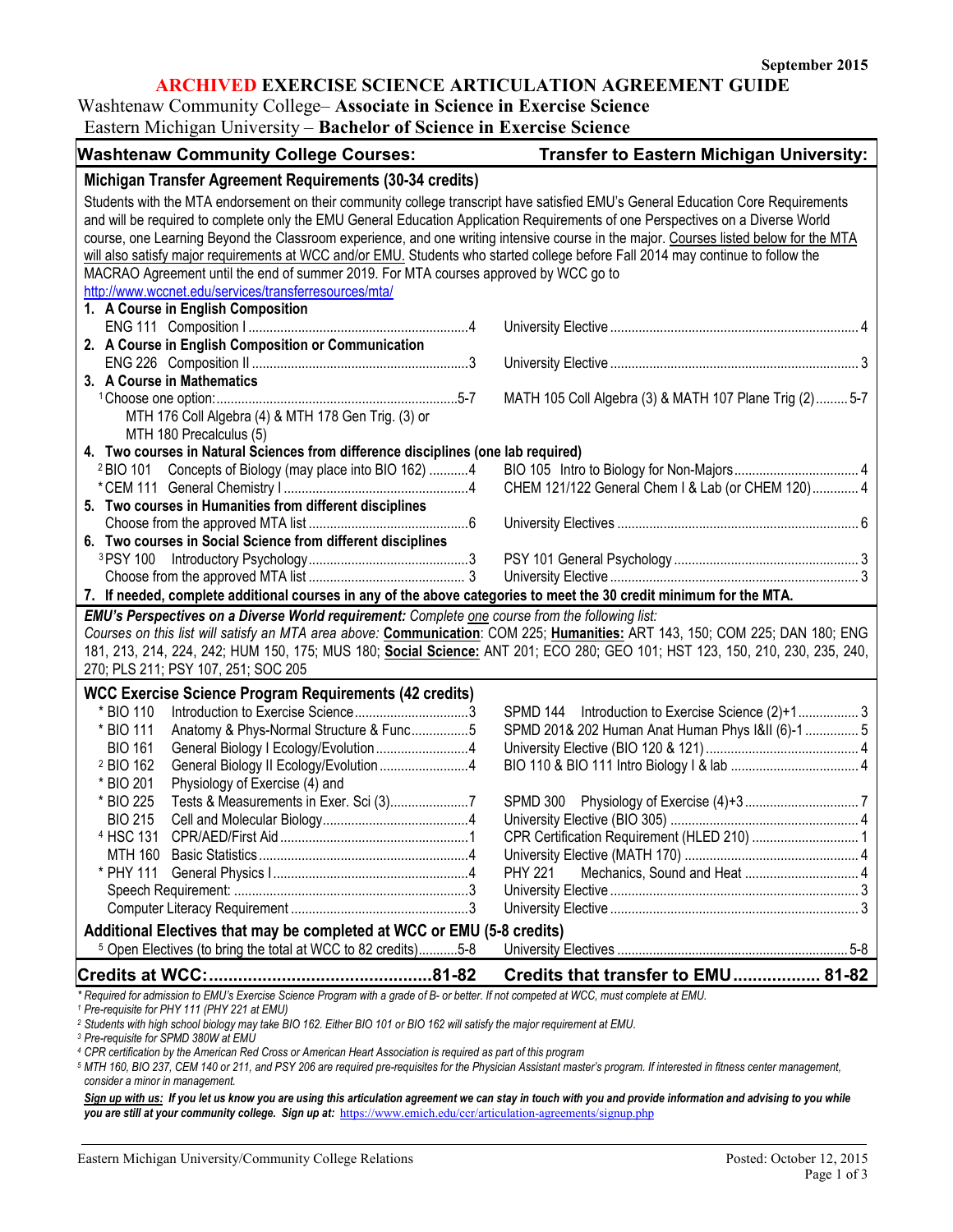## **ARCHIVED EXERCISE SCIENCE ARTICULATION AGREEMENT GUIDE**

Washtenaw Community College– **Associate in Science in Exercise Science** Eastern Michigan University – **Bachelor of Science in Exercise Science**

| <b>Completion of the Exercise Science</b><br><b>Program at EMU</b>                                                                                                                                                                                                                                                                                                                                                                                                                                                                                                                                                                      |                         |                                                                                                                                                                                                                                                             | <b>Sample Full time Sequences:</b><br>Courses may not be offered every semester. Consult<br>advisor to plan a program of study.                                                                                                                                                                                                                                                                                                                                       |
|-----------------------------------------------------------------------------------------------------------------------------------------------------------------------------------------------------------------------------------------------------------------------------------------------------------------------------------------------------------------------------------------------------------------------------------------------------------------------------------------------------------------------------------------------------------------------------------------------------------------------------------------|-------------------------|-------------------------------------------------------------------------------------------------------------------------------------------------------------------------------------------------------------------------------------------------------------|-----------------------------------------------------------------------------------------------------------------------------------------------------------------------------------------------------------------------------------------------------------------------------------------------------------------------------------------------------------------------------------------------------------------------------------------------------------------------|
| Major Requirements (42-43 credits)                                                                                                                                                                                                                                                                                                                                                                                                                                                                                                                                                                                                      |                         |                                                                                                                                                                                                                                                             |                                                                                                                                                                                                                                                                                                                                                                                                                                                                       |
| <b>Required Courses</b><br><b>DTC 204</b><br>SPMD 280 Pharmacology for Sports Medicine2<br>SPMD 305 Kinesiology-Tissue Mechanics3<br>SPMD 380W Behavioral Aspects of Sports Medicine 3<br>Required Courses (Post candidacy) (24 credits)<br>SPMD 410 Laboratory Tech in Human Perform Analysis .4                                                                                                                                                                                                                                                                                                                                       | $(13 \text{ credits})$  | <b>Summer Semester Start</b><br><b>SPMD 280</b><br>Fall<br><b>SPMD 305</b><br><b>SPMD 430</b><br><b>SPMD 410</b><br>Winter                                                                                                                                  | (5 credits)<br>F,S; pre-req BIO 105, CHEM 120, SPMD 202 2<br>$(15-16 \text{ credits})$<br>F, W; pre-req SPMD 300 & admitted3<br>F, W; pre-req SPMD 300 & admitted4<br>(14 credits)                                                                                                                                                                                                                                                                                    |
| Princ of Electrocardiography3<br>SPMD 430<br><b>SPMD 431</b><br>Pathology for Sports Medicine3<br><b>SPMD 432</b><br>Intro to Exercise Programming3<br><b>SPMD 433</b><br>Principles of Strength & Conditioning3<br><sup>1</sup> SPMD 480L Internship - Exercise Science8                                                                                                                                                                                                                                                                                                                                                               |                         | <b>DTC 204</b><br><b>SPMD 325</b><br><b>SPMD 431</b><br><b>SPMD 432</b><br><b>SPMD 433</b><br><b>Summer</b>                                                                                                                                                 | W; pre-req CHEM 121/122, SPMD 2023<br>F, W; pre-req SPMD 300 & admitted3<br>F, W; pre-req SPMD 410 & admitted3<br>F, W; pre-req SPMD 300, SPMD 305 & admitted3<br>$(8 \text{ credits})$                                                                                                                                                                                                                                                                               |
| <b>SPMD Elective Courses</b><br>Complete 5 to 6 credit hours from the following:  5-6<br>Any undergraduate or graduate-level SPMD course<br><b>ATTR 295</b><br>Assessment of Lower Body Injuries (4)<br><b>ATTR 296</b><br>Assessment of Upper Body Injuries (4)<br><b>PHED 260</b><br>Motor Development (2)<br>Motor Learning (3)<br><b>PHED 431</b><br><b>SPMD 407</b><br>Fitness Center Management (3)<br>Intro to Echocardiography (2)<br>SPMD 434<br><b>SPMD 508</b><br>Exercise Epidemiology (3)<br>Diabetes and Obesity (3)<br><b>SPMD 515</b><br><b>SPMD 518</b><br>Sports Supplements (3)<br>Minimum Credits to Graduate:  124 | $(5-6 \text{ credits})$ | <sup>1</sup> SPMD 480L<br><b>Fall Semester Start</b><br>SPMD 280<br>SPMD 305<br>Winter<br><b>DTC 204</b><br><b>SPMD 325</b><br><b>SPMD 410</b><br><b>SPMD 431</b><br>Fall<br><b>SPMD 430</b><br><b>SPMD 433</b><br><b>SPMD 432</b><br>Winter<br>1 SPMD 480L | F, W, S pre-req admitted and see note below 8<br>$(13-14 \text{ credits})$<br>F,S; pre-req BIO 105, CHEM 120, SPMD 202 2<br>(12 credits)<br>W; pre-req CHEM 121/122, SPMD 2023<br>F, W; pre-req SPMD 300 & admitted4<br>F, W; pre-req SPMD 300 & admitted3<br>(9 credits)<br>F, W; pre-req SPMD 300 & admitted3<br>F, W; pre-req SPMD 300, SPMD 305, admitted3<br>F, W; pre-req SPMD 410 & admitted3<br>(8 credits)<br>F, W, S; pre-req admitted and see note below 8 |

<sup>1</sup> Satisfies EMU's "Learning beyond the Classroom" requirement. To enroll in SPMD 480 a GPA of 2.8 or better is required. In addition a grade *of B- or better is required in all required and elective major courses.*

*\*Students interested in fitness and wellness center management should consider combining electives from WCC and EMU toward a minor in management (21 hours).*